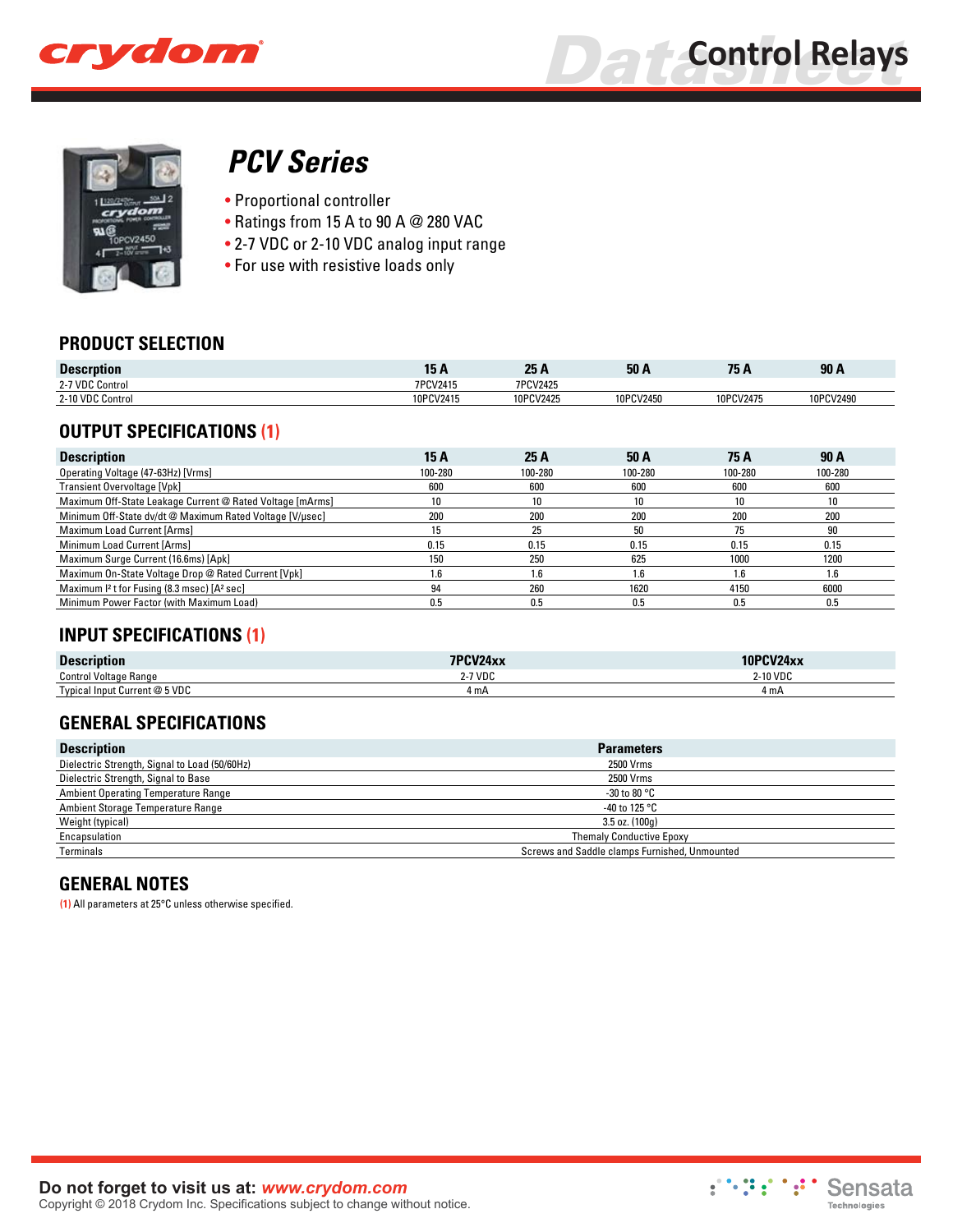



#### **MECHANICAL SPECIFICATIONS**



**Screw Torque Requirements:** 6-32 Screws - 10 in. lbs., 8-32 and 10-32 Screws - 20in. lbs. (Screws dry without grease.)

All dimensions are in inches (millimeters)



**WIRING DIAGRAM**



#### **Do not forget to visit us at:** *[www.crydom.com](http://www.crydom.com/)* Copyright © 2018 Crydom Inc. Specifications subject to change without notice.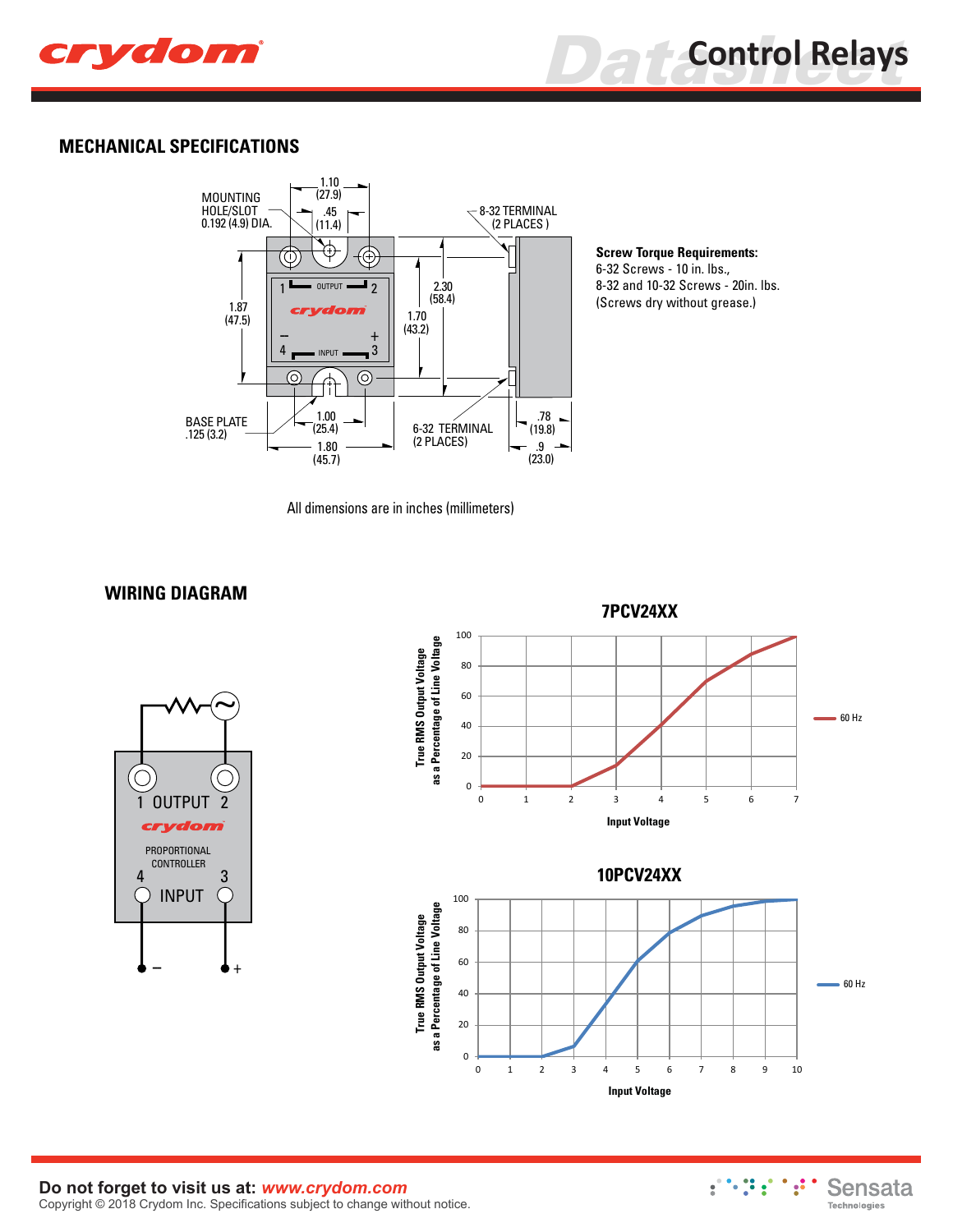

**Data** Control Relays

#### **THERMAL DERATE INFORMATION**



### **TYPICAL APPLICATIONS**

- Industrial temperature controllers
- Light dimming
- Vibratory feeders
- Resistive heating elements
- Rectified DC motors
- Conveyor speed control

## **UNSUITABLE APPLICATIONS**

The PCV is not suitable for some load applications Including, but not limited to the following:

- AC motor control
- Three Phase motors
- Transformers requiring pure sine wave input
- Zero crossing applications

Please contact Crydom's application

Engineering department for additional

Information and specific application questions.

## **AGENCY APPROVALS**



Rev. 022218 ECN#20419

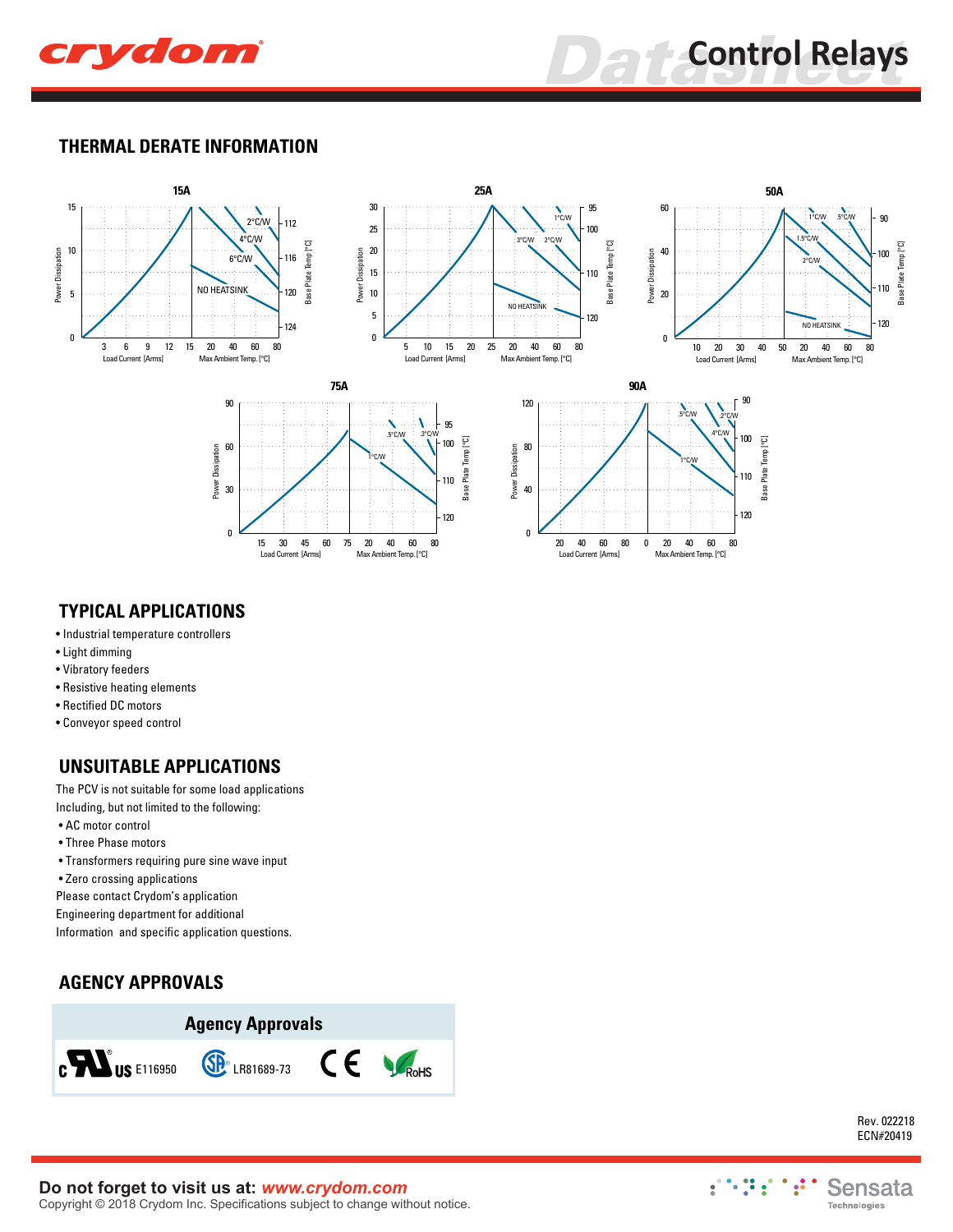

| <b>HAZARD OF</b><br><b>ELECTRIC</b><br>SHOCK,<br><b>EXPLOSION,</b><br>OR ARC FLASH.<br>• Disconnect all                                                                                                                                                        | <b>RIESGO DE</b><br><b>DESCARGA</b><br><b>ELECTRICA O</b><br><b>EXPLOSION.</b><br>• Desconectar<br>todos los                                                                                                                                                                                              | <b>RISQUE DE</b><br><b>DESCHARGE</b><br><b>ELECTRIQUE</b><br><b>OU EXPLOSION</b><br>$\bullet$ Eteindre<br>toutes les                                                                                                                                                                                            | DANGER / PELIGRO / DANGER /GEFAHR / PERICOLO / 危险<br><b>GEFAHR EINES</b><br><b>ELEKTRISCHE</b><br><b>N SCHLAGES</b><br><b>ODER EINER</b><br><b>EXPLOSION.</b><br>• Stellen Sie                                                                                                                                                                    | <b>RISCHIO DI</b><br><b>SCOSSA</b><br><b>ELETTRICA O</b><br>DELL'ESPLOSIONE.<br>• Spenga tutta<br>l'alimentazione                                                                                                                                                                           | 存在电击、<br>爆炸或电弧<br>闪烁危险<br>• 在操作此设<br>备之前请先  |
|----------------------------------------------------------------------------------------------------------------------------------------------------------------------------------------------------------------------------------------------------------------|-----------------------------------------------------------------------------------------------------------------------------------------------------------------------------------------------------------------------------------------------------------------------------------------------------------|-----------------------------------------------------------------------------------------------------------------------------------------------------------------------------------------------------------------------------------------------------------------------------------------------------------------|---------------------------------------------------------------------------------------------------------------------------------------------------------------------------------------------------------------------------------------------------------------------------------------------------------------------------------------------------|---------------------------------------------------------------------------------------------------------------------------------------------------------------------------------------------------------------------------------------------------------------------------------------------|---------------------------------------------|
| power before<br>installing or<br>working with<br>this equipment.<br>• Verify all<br>connections<br>and replace all<br>covers before<br>turning on<br>power.<br><b>Failure to follow</b><br>these<br>instructions will<br>result in death<br>or serious injury. | suministros de<br>energia a este<br>equipo antes<br>de trabajar<br>con este equipo.<br>• Verificar todas<br>las conexiones<br>y colocar todas<br>las tapas antes<br>de energizer<br>el equipo.<br>EI.<br>incumplimiento<br>de estas<br>instrucciones<br>puede provocar<br>la muerte o<br>lesiones serias. | sources<br>d'énergie de<br>cet appareil<br>avant de<br>travailler<br>dessus de cet<br>appareil<br>• Vérifier tous<br>connections, et<br>remettre tous<br>couverts en<br>olace avant de<br>mettre sous<br>De non-suivi de<br>ces instructions<br>provoquera la<br>mort ou des<br>lésions sérieuses<br>sérieuses. | jeglichen<br>Strom ab, der<br>dieses Gerät<br>versorgt, bevor<br>Sie an dem<br>Gerät Arbeiten<br>durchführen<br>$\bullet$ Vor dem<br>Drehen auf<br>Energie alle<br>Anschlüsse<br>überprüfen<br>und alle<br>Abdeckungen<br>ersetzen.<br>Unterlassung<br>dieser<br>Anweisungen<br>können zum<br>Tode oder zu<br>schweren<br>Verletzungen<br>führen. | che fornisce<br>questa<br>apparecchiatura<br>prima di lavorare<br>a questa<br>apparecchiatura<br>• Verificare tutti<br>i collegamenti<br>e sostituire<br>tutte le coperture<br>prima<br>dell'accensione<br>L'omissione di<br>queste istruzioni<br>provocherà la<br>morte o<br>lesioni serie | 关闭电源。<br>若不遵守这些说明,<br>可能会导致严重的<br>人身伤害甚至死亡。 |

| <b>RISK OF MATERIAL DAMAGE AND HOT</b><br><b>ENCLOSURE</b>                                                                                                                                                                                                                             | <b>RISQUE DE DOMMAGE MATERIEL ET DE</b><br><b>SURCHAUFFE DU BOITIER</b>                                                                                                                                                                                                                     | GEFAHR VON MATERIALSCHÄDEN UND<br><b>GEHÄUSEERHITZUNG</b>                                                                                                                                                            |  |  |  |  |  |
|----------------------------------------------------------------------------------------------------------------------------------------------------------------------------------------------------------------------------------------------------------------------------------------|---------------------------------------------------------------------------------------------------------------------------------------------------------------------------------------------------------------------------------------------------------------------------------------------|----------------------------------------------------------------------------------------------------------------------------------------------------------------------------------------------------------------------|--|--|--|--|--|
| • The product's side panels may be hot, allow<br>the product to cool before touching.<br>• Follow proper mounting instructions including<br>torque values.<br>. Do not allow liquids or foreign objects to enter<br>this product.                                                      | • Les panneaux latéraux du produit peuvent être<br>chauds. Laisser le produit refroidir avant de le<br>toucher.<br>• Respecter les consignes de montage, et<br>notamment les couples de serrage.<br>• Ne pas laisser pénétrer de liquide ni de corps<br>étrangers à l'intérieur du produit. | • Die Seitenwände können heiß sein. Lassen Sie<br>das Produkt abkühlen, bevor Sie es berühren.<br>· Beachten Sie die Montageanweisungen,<br>• Führen Sie keine Flüssigkeiten oder<br>Fremdkörper in das Produkt ein. |  |  |  |  |  |
| Failure to follow these instructions can result in<br>serious injury, or equipment damage.                                                                                                                                                                                             | Le non-respect de cette directive peut entraîner,<br>des lésions corporelles graves ou des<br>dommages matériels.                                                                                                                                                                           | Die Nichtbeachtung dieser Anweisung kann<br>Körperverletzung oder Materialschäden<br>zur Folge haben.                                                                                                                |  |  |  |  |  |
| RIESGO DE DAÑOS MATERIALES Y DE<br>SOBRECALENTAMIENTO DE LA UNIDAD                                                                                                                                                                                                                     | <b>RISCHIO DI DANNI MATERIALI E D'INVOLUCRO</b><br><b>CALDO</b>                                                                                                                                                                                                                             | 材料损坏和高温外壳的危险性                                                                                                                                                                                                        |  |  |  |  |  |
| • Los paneles laterales del producto pueden<br>estar calientes. Esperar que el producto se<br>enfríe antes de tocarlo.<br>• Respetar las instrucciones de montaje, y en<br>particular los pares de apretado.<br>• No dejar que penetren líquidos o cuerpos<br>extraños en el producto. | • I pannelli laterali dell'apparecchio possono<br>scottare; lasciar quindi raffreddare il prodotto<br>prima di toccarlo.<br>• Seguire le istruzioni di montaggio corrette.<br>• Non far entrare liquidi o oggetti estranei in questo<br>apparecchio.                                        | • 产品的一侧面板可能很热,在其冷却前请<br>不要触碰。<br>遵照正确的安装说明,包括扭矩值。<br>请勿让液体及其他异物进入本产品。                                                                                                                                                |  |  |  |  |  |
| Si no se respetan estas precauciones pueden<br>producirse graves lesiones, daños materiales.                                                                                                                                                                                           | La mancata osservanza di questa precauzione può<br>causare gravi rischi per l'incolumità personale o<br>danni alle apparecchiature.                                                                                                                                                         | 如不能正确执行这些操作说明,<br>极有可能造成严重人体伤害或者设备的损坏。                                                                                                                                                                               |  |  |  |  |  |

#### **Do not forget to visit us at:** *[www.crydom.com](http://www.crydom.com/)* Copyright © 2018 Crydom Inc. Specifications subject to change without notice.

:":":" Sensata Technologies

**Data**<br>**Data**<br>**Control Relays**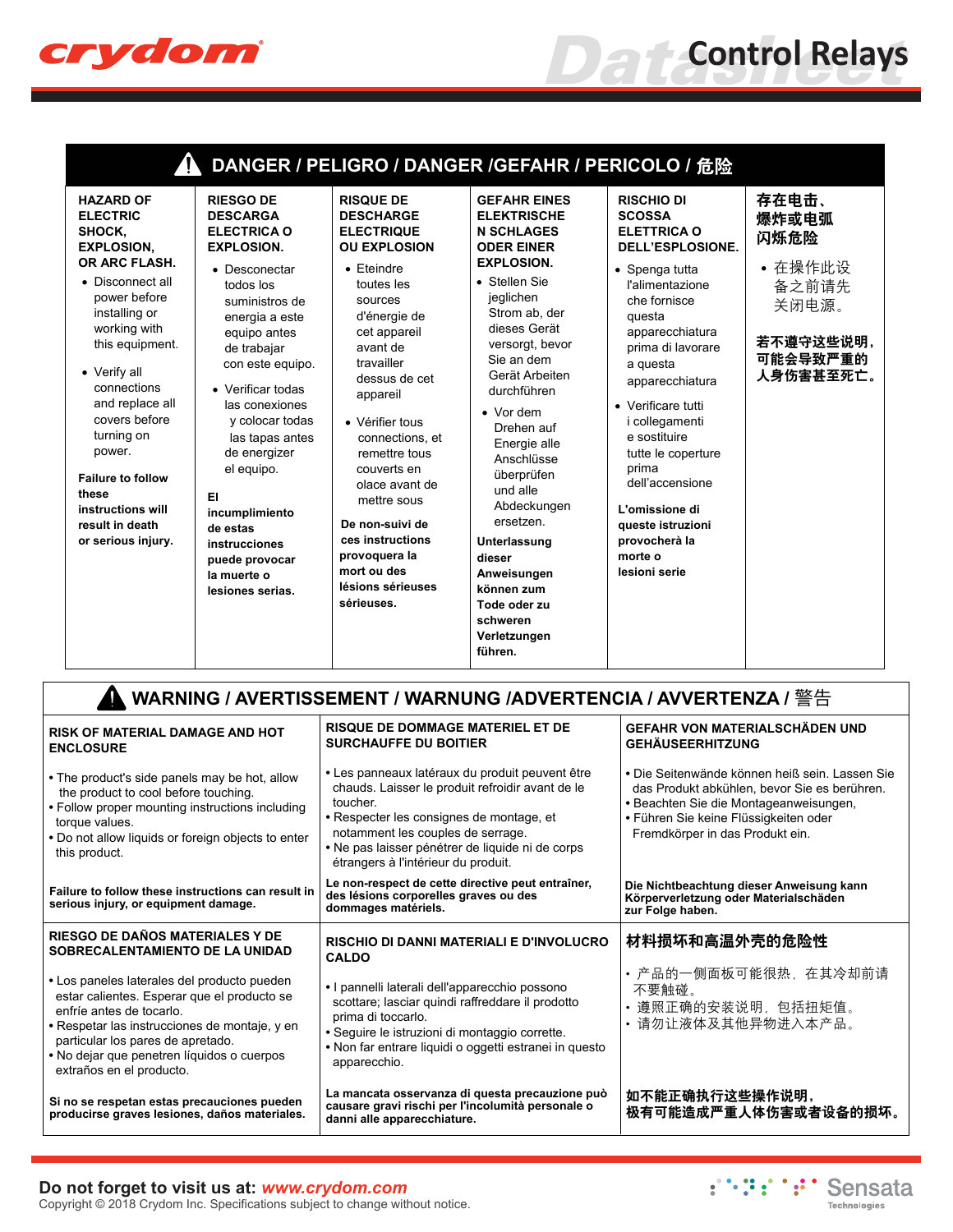

## **ANNEX - ENVIRONMENTAL INFORMATION**

The environmental information disclosed in this annex including the EIP Pollution logo are in compliance with People's Republic of China Electronic Industry Standard SJ/T11364 – 2006, Marking for Control of Pollution Caused by Electronic Information Products.

| Part              | <b>Toxic or hazardous Substance and Elements</b> |                 |                 |                                     |                                      |                                             |  |
|-------------------|--------------------------------------------------|-----------------|-----------------|-------------------------------------|--------------------------------------|---------------------------------------------|--|
| Name              | Lead<br>(Pb)                                     | Mercury<br>(Hg) | Cadmium<br>(Cd) | Hexavalent<br>Chromium<br>(Cr (VI)) | Polybrominated<br>biphenyls<br>(PBB) | Polybrominated<br>diphenyl ethers<br>(PBDE) |  |
| Semiconductor die |                                                  |                 |                 |                                     |                                      |                                             |  |
| Solder            |                                                  |                 |                 |                                     |                                      |                                             |  |

附件 - 环保信息

此附件所标示的包括电子信息产品污染图标的环保信息符合中华人民共和国电子行业标准 SJ/T11364 - 2006, 电子信息产品污染控制标识要求。

| 部件    | 有毒有害物质或元素 |      |      |           |       |        |
|-------|-----------|------|------|-----------|-------|--------|
| 名称    | 铅         | 汞    | 镉    | 六价铬       | 多溴联苯  | 多溴二苯醚  |
|       | (Pb)      | (Hg) | (Cd) | (Cr (VI)) | (PBB) | (PBDE) |
| 半导体芯片 |           |      |      |           |       |        |
| 焊接点   |           |      |      |           |       |        |